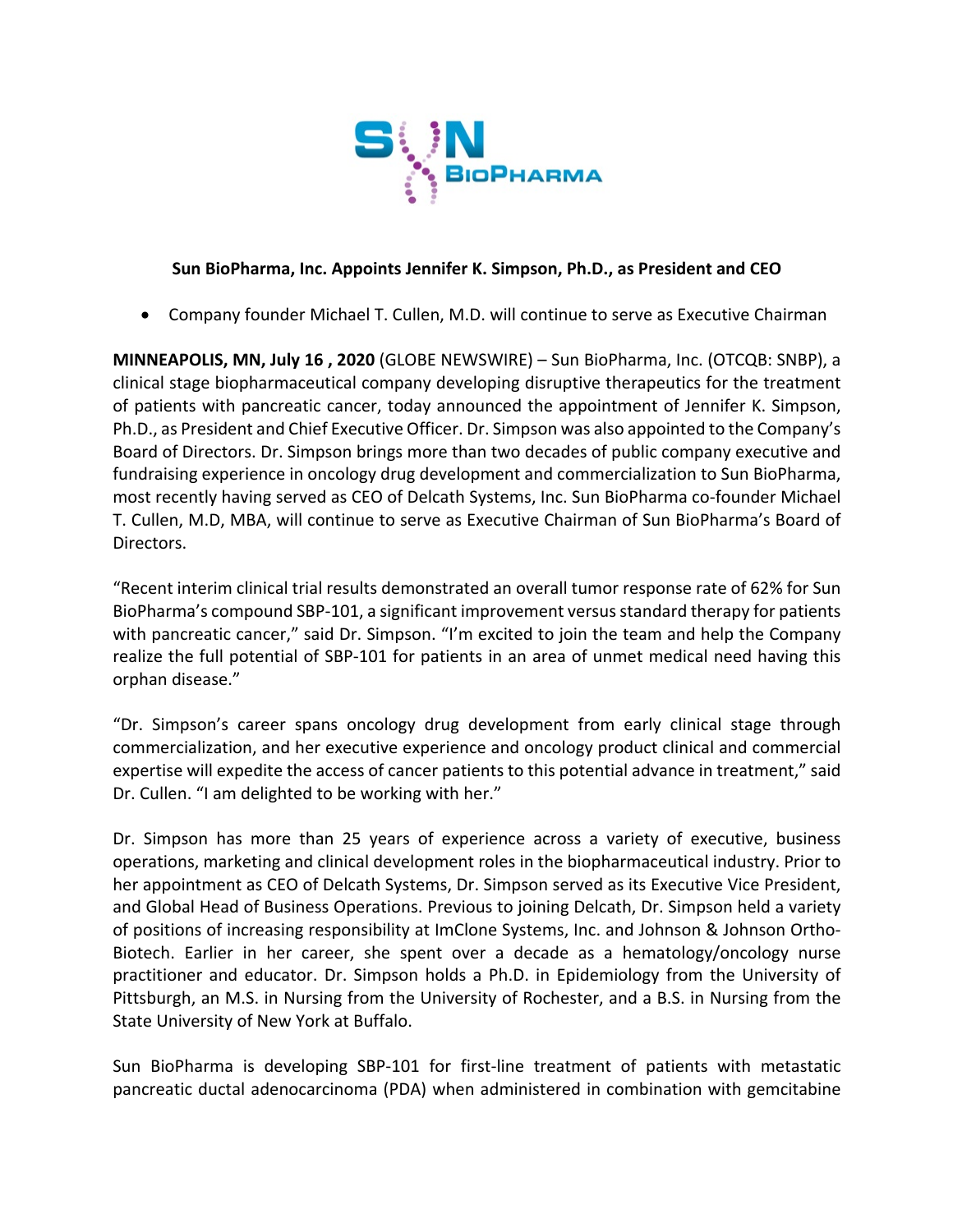and nab-paclitaxel. SBP-101 is currently being evaluated at sites in the United States and Australia in the expansion phase of a clinical trial for patients with previously untreated metastatic PDA. For more information, please visit https://clinicaltrials.gov/ct2/show/NCT03412799.

## **About SBP-101**

SBP-101 is a proprietary polyamine analogue designed to induce polyamine metabolic inhibition (PMI) by exploiting an observed high affinity of the compound for the exocrine pancreas and pancreatic ductal adenocarcinoma. The molecule has shown signals of tumor growth inhibition in clinical studies of US and Australian metastatic pancreatic cancer patients, suggesting complementary activity with an existing FDA-approved chemotherapy regimen. In clinical studies to date, SBP-101 has not shown exacerbation of the typical chemotherapy-related adverse events of bone marrow suppression and peripheral neuropathy. The safety data and PMI profile observed in Sun BioPharma's current clinical trial provides support for continued evaluation of the compound in a randomized clinical trial.

## **About Sun BioPharma**

Sun BioPharma Inc. is a clinical-stage biopharmaceutical company developing disruptive therapeutics for patients with urgent unmet medical needs. The Company's initial product candidate is SBP-101 for the treatment of patients with metastatic pancreatic ductal adenocarcinoma, the most common type of pancreatic cancer. Sun BioPharma Inc. is dedicated to treating patients with pancreatic cancer and fully exploring SBP-101's potential for efficacy in combination with other agents and in treating other types of cancer. SBP-101 was invented by Raymond J. Bergeron, Ph.D., a Distinguished Professor Emeritus at the University of Florida. Sun BioPharma has scientific collaborations with pancreatic disease experts at Cedars Sinai Medical Center in Los Angeles, the University of Rochester in New York, Scripps MD Anderson Cancer Center in San Diego, California, the University of Florida, the Austin Health Cancer Trials Centre in Melbourne, Australia, the Ashford Cancer Centre in Adelaide, Australia, the Blacktown Cancer and Haemotology Centre in Sydney, Australia and the John Flynn Private Hospital in Tugun, Queensland, Australia. The Company's independent Data Safety Monitoring Board (DSMB) is Chaired by James Abbruzzese, MD, Professor of Medicine, and Chief, Division of Medical Oncology at Duke University School of Medicine. Professor David Goldstein, FRACP, Senior Staff Specialist at the Prince Henry & Prince of Wales Hospital / Cancer Care Centre in Sydney, Australia is Co-Chair of the DSMB. Further information can be found at: www.sunbiopharma.com. Sun BioPharma's common stock is currently quoted on the OTCQB tier of the over-the-counter markets administered by the OTC Markets Group, Inc. under the symbol SNBP.

## **Cautionary Statement Regarding Forward-Looking Statements**

*This press release contains "forward-looking statements," including within the meaning of the Private Securities Litigation Reform Act of 1995. Forward-looking statements can be identified by words such as: "believes," "may," "expects," or "plans." Examples of forward-looking statements include, among others, statements we make regarding future determinations of the*